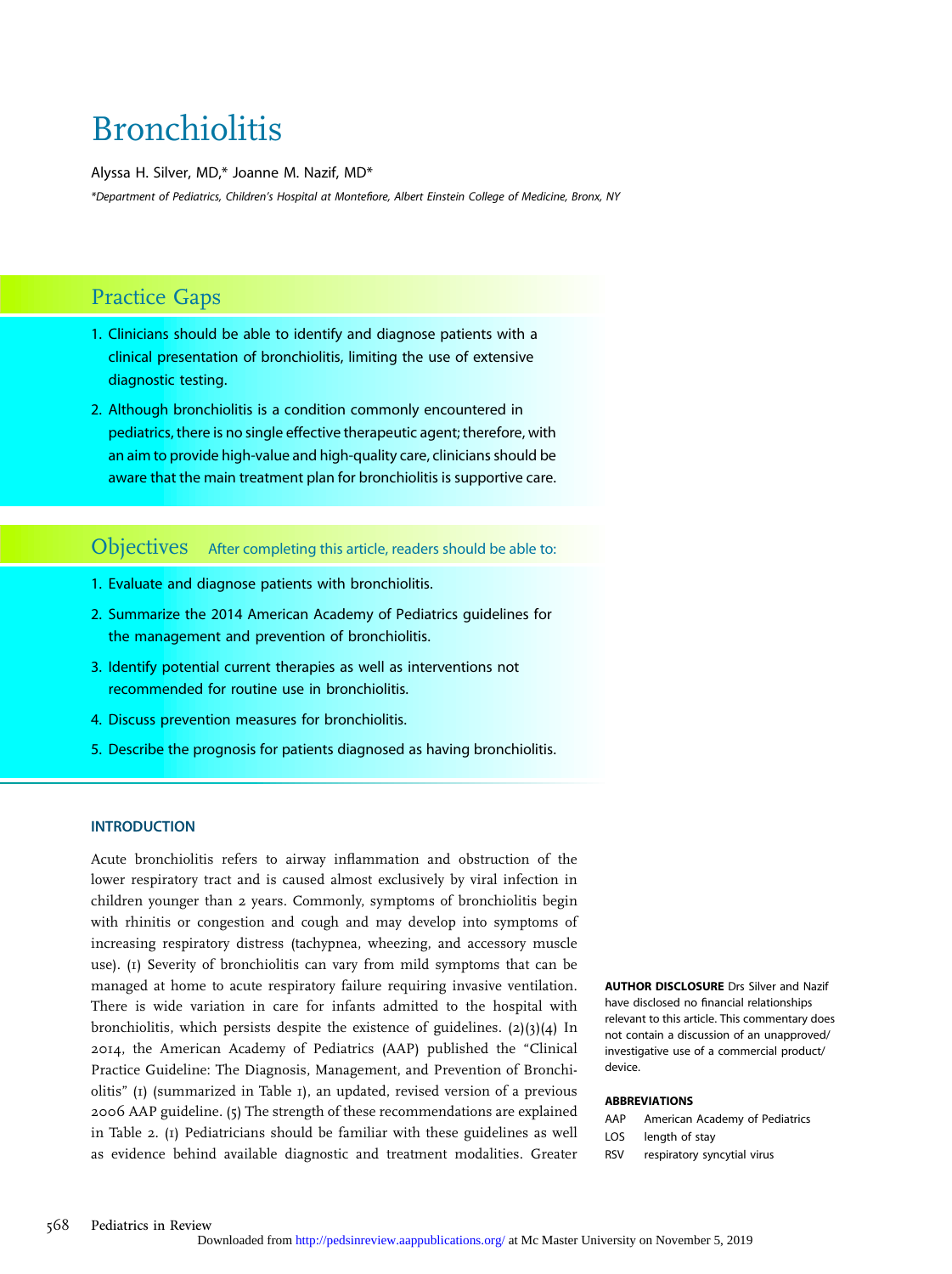# TABLE 1. Summary of the American Academy of Pediatrics Clinical Practice Guideline: The Diagnosis, Management, and Prevention of Bronchiolitis

| <b>KEY ACTION</b><br><b>STATEMENT</b> | <b>STATEMENT</b>                                                                                                                                                                                                                                                    | <b>RECOMMENDATION</b><br><b>STRENGTH</b>                                      | <b>LEVEL OF EVIDENCE</b><br><b>QUALITY<sup>a</sup></b> |
|---------------------------------------|---------------------------------------------------------------------------------------------------------------------------------------------------------------------------------------------------------------------------------------------------------------------|-------------------------------------------------------------------------------|--------------------------------------------------------|
| 1a                                    | Clinicians should diagnose bronchiolitis and assess disease severity on<br>the basis of history and physical examination findings                                                                                                                                   | Strong                                                                        | Β                                                      |
| 1b                                    | Clinicians should assess risk factors for severe disease, such as age $<$ 12<br>wk, a history of prematurity, underlying cardiopulmonary disease, or<br>immunodeficiency when making decisions about evaluation and<br>management of children with bronchiolitis    | Moderate                                                                      | Β                                                      |
| 1 <sup>c</sup>                        | When clinicians diagnose bronchiolitis on the basis of history and<br>physical examination findings, radiographic or laboratory studies<br>should not be obtained routinely                                                                                         | Strong                                                                        | B                                                      |
| 2                                     | Clinicians should not administer albuterol (or salbutamol) to infants and Strong<br>children with a diagnosis of bronchiolitis                                                                                                                                      |                                                                               | B                                                      |
| 3                                     | Clinicians should not administer epinephrine to infants and children with Strong<br>a diagnosis of bronchiolitis                                                                                                                                                    |                                                                               | B                                                      |
| 4a                                    | Nebulized hypertonic saline should not be administered to infants with a Moderate<br>diagnosis of bronchiolitis in the emergency department                                                                                                                         |                                                                               | Β                                                      |
| 4b                                    | Clinicians may administer nebulized hypertonic saline to infants and<br>children hospitalized for bronchiolitis                                                                                                                                                     | Weak (based on randomized<br>controlled trials with<br>inconsistent findings) | B                                                      |
| 5                                     | Clinicians should not administer systemic corticosteroids to infants with a Strong<br>diagnosis of bronchiolitis in any setting                                                                                                                                     |                                                                               | Α                                                      |
| 6a                                    | Clinicians may choose not to administer supplemental oxygen if the<br>oxyhemoglobin saturation exceeds 90% in infants and children with a<br>diagnosis of bronchiolitis                                                                                             | Weak (based on low-level<br>evidence and reasoning<br>from first principles)  | D                                                      |
| 6b                                    | Clinicians may choose not to use continuous pulse oximetry for infants<br>and children with a diagnosis of bronchiolitis                                                                                                                                            | Weak (based on lower-level C<br>evidence)                                     |                                                        |
| 7                                     | Clinicians should not use chest physiotherapy for infants and children<br>with a diagnosis of bronchiolitis                                                                                                                                                         | Moderate                                                                      | B                                                      |
| 8                                     | Clinicians should not administer antibacterial medications to infants and<br>children with a diagnosis of bronchiolitis unless there is a concomitant<br>bacterial infection, or a strong suspicion of one                                                          | Strong                                                                        | B                                                      |
| 9                                     | Clinicians should administer nasogastric or intravenous fluids for infants<br>with a diagnosis of bronchiolitis who cannot maintain hydration orally                                                                                                                | Strong                                                                        | Χ                                                      |
| 10a                                   | Clinicians should not administer palivizumab to otherwise healthy infants Strong<br>with a gestational age of 29 weeks, 0 days or greater                                                                                                                           |                                                                               | B                                                      |
| 10b                                   | Clinicians should administer palivizumab during the first year of life to<br>infants with hemodynamically significant heart disease or chronic lung<br>disease of prematurity defined as preterm infants on $>$ 21% oxygen for<br>at least the first 28 days of age | Moderate                                                                      | B                                                      |
| 10c                                   | Clinicians should administer a maximum of 5 monthly doses (15 mg/kg<br>per dose) of palivizumab during the respiratory syncytial virus season<br>to infants who qualify for palivizumab in the first year of life                                                   | Moderate                                                                      | B                                                      |
| 11a                                   | All people should disinfect hands before and after direct contact with<br>patients, after contact with inanimate objects in the direct vicinity of<br>the patient, and after removing gloves                                                                        | Strong                                                                        | B                                                      |
| 11b                                   | All people should use alcohol-based rubs for hand decontamination when<br>caring for children with bronchiolitis. When alcohol-based rubs are not<br>available, individuals should wash their hands with soap and water                                             | Strong                                                                        | Β                                                      |

Continued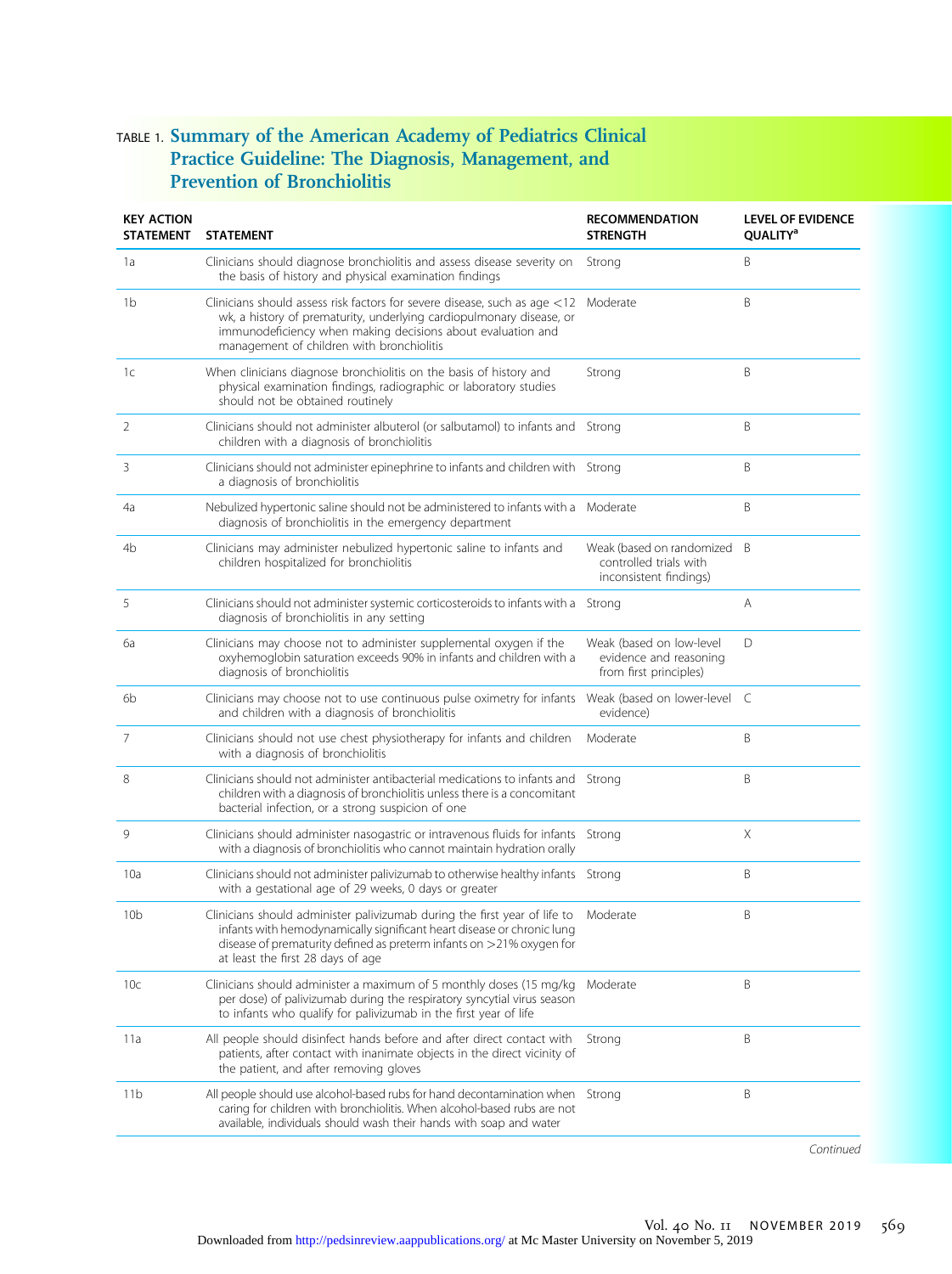#### TABLE 1. (Continued)

| <b>KEY ACTION</b><br><b>STATEMENT</b> | <b>STATEMENT</b>                                                                                                                                                                         | <b>RECOMMENDATION</b><br><b>STRENGTH</b> | <b>LEVEL OF EVIDENCE</b><br><b>OUALITY</b> <sup>a</sup> |
|---------------------------------------|------------------------------------------------------------------------------------------------------------------------------------------------------------------------------------------|------------------------------------------|---------------------------------------------------------|
| 12a                                   | Clinicians should inquire about the exposure of the infant or child to<br>tobacco smoke when assessing infants and children for bronchiolitis                                            | Moderate                                 |                                                         |
| 12b                                   | Clinicians should counsel caregivers about exposing the infant or child to Strong<br>environmental tobacco smoke and about smoking cessation when<br>assessing a child for bronchiolitis |                                          | B                                                       |
| ا 3                                   | Clinicians should encourage exclusive breastfeeding for $\geq 6$ mo to<br>decrease the morbidity of respiratory infections                                                               | Moderate                                 | R                                                       |
| 14                                    | Clinicians and nurses should educate personnel and family members on Moderate<br>evidence-based diagnosis, treatment, and prevention of bronchiolitis                                    |                                          |                                                         |

 $a$ Level A  $=$  Intervention: Well-designed and conducted trials, meta-analyses on applicable populations. Diagnosis: Independent gold standard studies of applicable populations. Level  $B =$  Trials or diagnostic studies with minor limitations; consistent findings from multiple observed studies. Level  $C =$  Single or few observational studies or multiple studies with inconsistent findings or major limitations. Level  $D =$  Expert opinion, case reports, reasoning from first principles. Level  $X =$  Exceptional situations where validating studies cannot be performed and there is a clear preponderance of benefit or harm. Reprinted with permission from Ralston SL, Lieberthal AS, Meissner HC; American Academy of Pediatrics, et al. Clinical practice guideline: the diagnosis, management, and prevention of bronchiolitis. Pediatrics. 2014;134(5):e1474–e1502.

adherence to clinical practice guidelines can help to minimize unwanted variation in care (such as varying rates of albuterol use), which can have unintended consequences (such as the adverse effects of tachycardia and jitteriness or increased length of stay [LOS]), and can help to improve highvalue, high-quality care, with improvement in clinically important outcomes for patients. (3)(6)

#### **EPIDEMIOLOGY**

As the leading reason for hospitalization in the first year of life, bronchiolitis is responsible for approximately 100,000 hospital admissions annually in the United States. Although the number of admissions declined from 2000 to 2009, the number of emergency department visits, disease severity, use of noninvasive or invasive mechanical ventilation, and hospital charges all increased during this time. Nationwide, hospital charges for patients with bronchiolitis exceeded \$1.7 billion in 2009. (7)

Use of molecular detection techniques has made it possible to identify a variety of causative viral agents for bronchiolitis. Respiratory syncytial virus (RSV) is by far the most commonly identified virus, detected in up to 80% of patients, followed by human rhinovirus. Clinical features of bronchiolitis caused by individual viruses are generally similar, although each virus demonstrates slight variation in seasonality and geographic distribution, and there are some data to suggest that RSV may be associated with a more severe illness course. (8) Some studies also point to greater disease severity in infants with coinfection by 2 or more viruses, although data are conflicting. (9) In the United States, RSV bronchiolitis accounts for fewer than 100 deaths annually, although mortality due to bronchiolitis is significantly higher in resource-limited countries. (9)

The epidemiology of RSV differs globally based on meteorologic conditions. In temperate climates, illness from RSV occurs in epidemics based on colder temperatures. In the Northern Hemisphere, infection rates increase from late October through April and peak in January or February. (8) This is followed by wintertime epidemics in the Southern Hemisphere from May to September. (10) During these peak times, viral transmission and disease severity are thought to be facilitated by indoor crowding, the impairment of ciliary function by cold air, and the temperature dependence of innate antiviral immune responses. (8) Alternatively, in tropical or semitropical climates, RSV outbreaks tend to be more common during the rainy season. (10)

#### PATHOGENESIS

The pathogenesis of bronchiolitis involves a combination of airway edema, increased mucus production, and necrosis of airway epithelial cells due to direct cytotoxic injury. (8) RSV transmission occurs from person to person either by direct inoculation of nasal mucosa with contaminated secretions or by inhalation of large infectious droplets. Virus replicates in the nasal epithelium, and an exaggerated immune response occurs, with an influx of natural killer cells, lymphocytes, and granulocytes into the epithelium. After an incubation period of 4 to 6 days from transmission, upper respiratory tract symptoms appear, including nasal congestion and rhinorrhea. (9)

In approximately one-third of infected patients, infection then spreads to the lower respiratory tract by sloughing and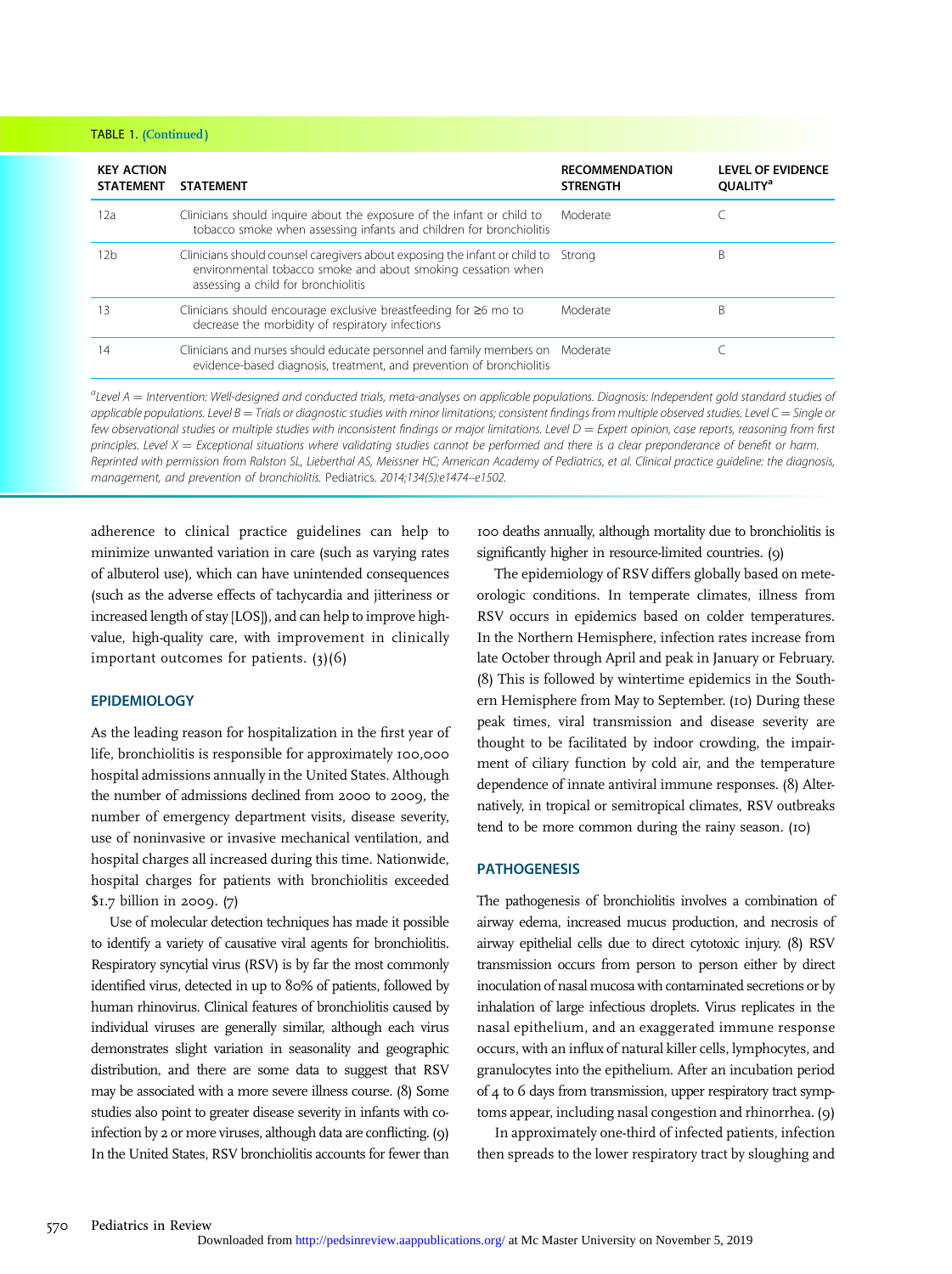aspiration of necrotic nasopharyngeal epithelial cells. (9) Viral replication subsequently occurs in the mucosal epithelial cells of the bronchioles. Similar to the upper respiratory tract, the resultant immune response in the lower tract leads to edema, further sloughing of epithelial cells, and mucus secretion. This leads to airway narrowing and obstruction, further worsened by impaired ciliary function. Cough, wheezing, tachypnea, nasal flaring, and retractions are the clinical manifestations of the airway obstruction. Distal air trapping causes hyperinflation and localized atelectasis. Mismatching of ventilation and perfusion leads to further increased work of breathing and hypoxemia. Fever is not universal, occurring in approximately 50% of patients. An uncomplicated illness may last I to 3 weeks before all symptoms are completely resolved, although viral shedding may last up to 4 weeks, especially in very young or immunocompromised patients. Unfortunately, despite the robust immune response, RSV infections occur throughout life, even in the absence of detectable antigenic change. (9)

#### RISK FACTORS

For most previously well infants, bronchiolitis is generally a self-limited disease. However, a subset of patients may be at risk for more severe disease, with several host and environmental factors contributing to severity risk. Age is the most important predictor of disease severity, with greatest risk between 1 and 3 months, when protective maternal antibodies wane. (9) Similarly, preterm infants, especially those less than 29 weeks of gestation who miss the window of greatest transplacental transfer of antibodies, are at higher risk for severe disease. Other severity risk factors include

chronic lung disease of prematurity and hemodynamically significant congenital heart disease, especially in patients with pulmonary hypertension or congestive heart failure. Trisomy 21, lower weight, and neuromuscular disorders have also been described as independent predictors of severe bronchiolitis. (11) Sex may also play a role, with boys seeming to be at higher risk for severe illness than girls. There does not seem to be a disparity in rate of hospitalization between African American and white infants; data for other racial and ethnic groups are limited. (9)

Several recent studies have focused on preventable environmental risk factors for severe bronchiolitis. Although the mechanism is not completely understood, cigarette smoke has been shown to affect the incidence and severity of bronchiolitis. Infants with in utero tobacco smoke exposure were more likely to be admitted to the ICU for bronchiolitis in one study, (12) and in another, postnatal tobacco smoke exposure was associated with significantly increased odds of developing severe disease. (13) Other research suggests that air pollution, even at levels widely accepted as "safe," may increase bronchiolitis risk. (14)

#### CLINICAL ASPECTS

The diagnosis of bronchiolitis is made primarily based on history and physical examination findings. AAP guidelines recommend against the routine use of laboratory or radiographic testing. Patients often present with a history of a few days of initial upper respiratory symptoms (rhinorrhea, congestion) and fever, progressing into lower respiratory tract symptoms. Prominent lower respiratory tract symptoms include cough, wheezing, tachypnea, and signs of

## TABLE 2. Guideline Definitions for Evidence-Based Statements

| <b>STATEMENT</b>                                                | <b>DEFINITION</b>                                                                                                                                                                      | <b>IMPLICATION</b>                                                                                                                                         |
|-----------------------------------------------------------------|----------------------------------------------------------------------------------------------------------------------------------------------------------------------------------------|------------------------------------------------------------------------------------------------------------------------------------------------------------|
| Strong recommendation                                           | A particular action is favored because anticipated<br>benefits clearly exceed harms (or vice versa), and<br>quality of evidence is excellent or unobtainable.                          | Clinicians should follow a strong recommendation<br>unless a clear and compelling rationale for an<br>alternative approach is present.                     |
| Moderate recommendation                                         | A particular action is favored because anticipated<br>benefits clearly exceed harms (or vice versa), and<br>the quality of evidence is good but not excellent<br>(or is unobtainable). | Clinicians would be prudent to follow a moderate<br>recommendation but should remain alert to<br>new information and sensitive to patient<br>preferences.  |
| Weak recommendation (based on<br>low-quality evidence)          | A particular action is favored because anticipated<br>benefits clearly exceed harms (or vice versa), but<br>the quality of evidence is weak.                                           | Clinicians would be prudent to follow a weak<br>recommendation but should remain alert to<br>new information and very sensitive to patient<br>preferences. |
| Weak recommendation (based on<br>balance of benefits and harms) | Weak recommendation is provided when the<br>aggregate database shows evidence of both<br>benefit and harm that seem similar in magnitude<br>for any available courses of action.       | Clinicians should consider the options in their<br>decision making, but patient preference may<br>have a substantial role.                                 |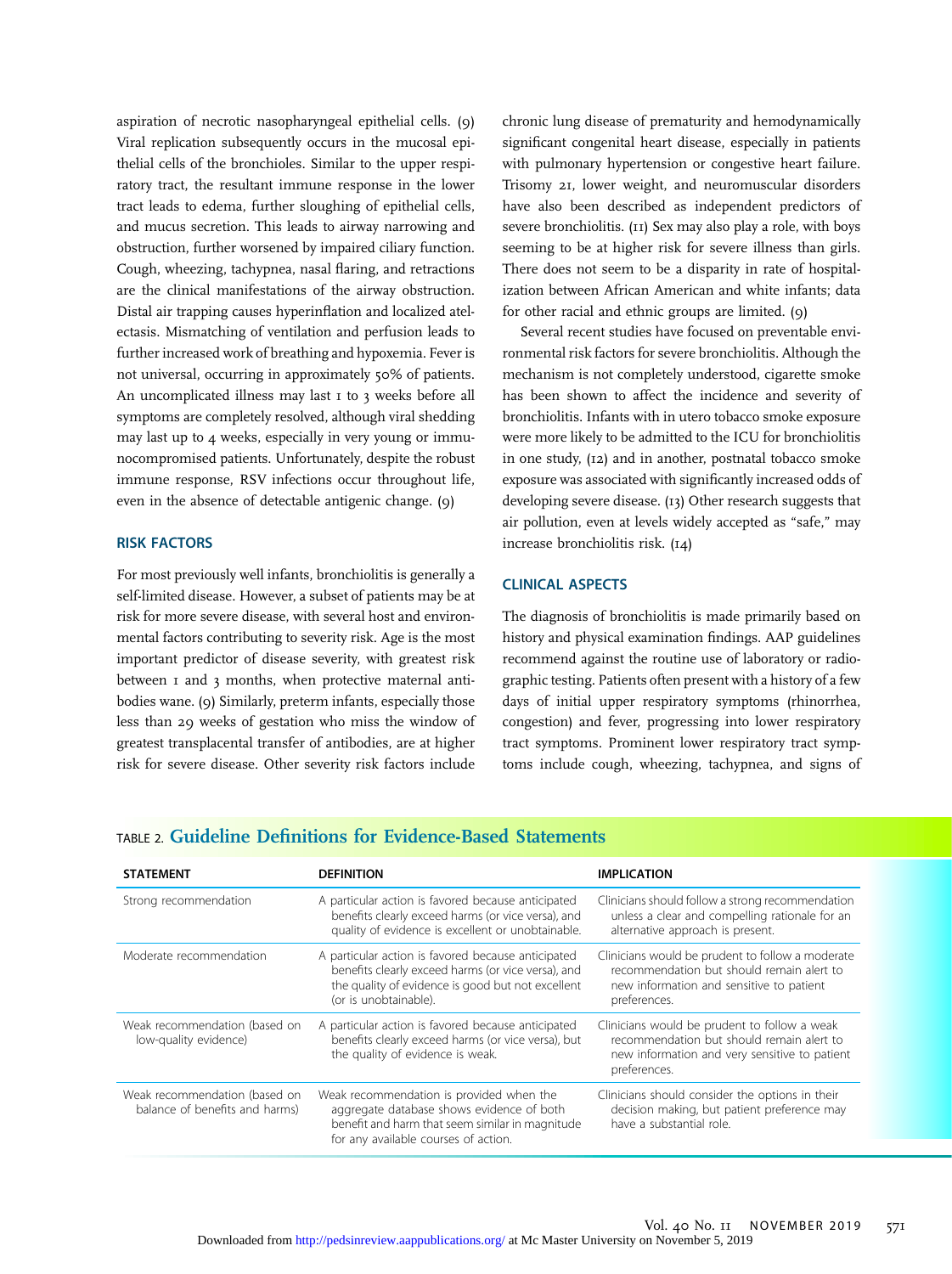increased work of breathing (intercostal, subcostal, or supraclavicular retractions; nasal flaring; head bobbing; or grunting). (9) Apnea alone may also be an initial presentation of bronchiolitis, particularly in infants younger than 2 months. Risk of apnea in young infants varies in studies from less than  $1\%$  to  $24\%$ . (9)( $15$ ) Infants can present with difficulty feeding and dehydration due to upper respiratory tract obstruction from mucus production and airway edema.

Physical examination findings vary from mild, with tachypnea, to severe, with complete respiratory failure. Vital sign changes include tachypnea, hypoxemia, and tachycardia (due to dehydration or as a reflection of hypoxemia). (16) Other physical findings include varying measures of increased work of breathing, including varying degrees of retractions, head bobbing, nasal flaring, and grunting. Signs of dehydration may also be seen on examination, including delayed capillary refill, sunken fontanelle, dry mucous membranes, and poor skin turgor. Findings on auscultation can include diffuse wheezing, crackles, coarse prolonged expiratory phase, and transmitted upper airway sounds.

The course of illness can be varied and dynamic, changing from moment to moment. The typical course of illness peaks at approximately day 3 to 4 of illness (16); however, this can have significant variation. Similarly, in assessing patients with bronchiolitis, physical examination findings may vary from moment to moment so that often-repeated observations are helpful to truly assess clinical severity. The nature of inherent variability in children with bronchiolitis has made it difficult for a single clinical severity scoring system to be widely accepted in predicting severity or clinical disposition. (17)

The AAP clinical practice guideline specifically recommends against the routine use of chest radiography for the evaluation of bronchiolitis. (1) Most patients with bronchiolitis have chest radiographs with hyperinflation, possibly with atelectasis or infiltrates, which often do not correlate with disease severity or aid with management. (18) Abnormal findings may lead to increased use of antibiotics without true underlying bacterial pneumonia, increasing both potential harms to the patient and health-care costs. (19)(20) Similarly, the AAP clinical practice guideline recommends against routine viral testing given that identification of a given virus does not alter management. (1) The only circumstance for which it could be considered is in the setting of suspected potential influenza infection if the clinical presentation as well as current community epidemiologic factors support the possibility of influenza infection, and, therefore, influenza antiviral agents could be considered. (16)

#### MANAGEMENT

The management of bronchiolitis is largely supportive; despite numerous trials of various medical therapeutic interventions, no clear single therapy has been found to be significantly beneficial. The mainstay of therapy begins with an assessment of need for supportive care by assessing hydration status and oxygenation. Dehydration can occur due to increased insensible losses with tachypnea, fever, and increased secretions or due to decreased oral intake in the setting of decreased energy, increased work of breathing, or congestion impeding oral intake. Support for dehydration can be provided in the form of encouraging frequent small aliquots of oral, nasogastric, or intravenous hydration, without a single modality being superior to the others. Severe bronchiolitis may be associated with greater potential for hyponatremia, (21) and management with hypotonic fluids may also be associated with less favorable outcomes. (22)

Hypoxemia may also accompany bronchiolitis, and it may be intermittent or variable due to the intermittent nature of plugging of bronchioles by mucus resulting in ventilation-perfusion mismatch. Whereas in the past there has been debate about acceptable levels of oxygen saturation, the most recent AAP clinical practice guideline suggests that clinicians may choose to not give supplemental oxygen therapy if saturations are greater than 90%. (1) Similarly, for children hospitalized with bronchiolitis, clinicians may choose not to use continuous pulse oximetry for those who do not require supplemental oxygen. Both of these recommendations have been shown to be safe compared with previous oxygen targets and pulse oximetry measurement practices. (23)(24) The use of continuous pulse oximetry is not only potentially associated with increased LOS but also occasionally feeds into the plight of overdiagnosis due to frequent false alarms, which can additionally lead to subsequent decreased rest for patients and families. (25)(26)

Although a common measure of supportive care, there is currently insufficient evidence to recommend for or against nasal suctioning as a potential intervention to help with upper airway obstruction due to mucus production. However, there is evidence to recommend against deep suctioning because it can prolong LOS in infants hospitalized with bronchiolitis. (27) Possible explanations for this finding are that deep suctioning may cause more airway trauma and, therefore, edema and irritation, inadvertently prolonging symptoms, or, alternatively, that the use of a larger-caliber catheter for nasopharyngeal suctioning may be more effective in clearing nasal secretions and, thus, improve symptoms sooner. (27) Similarly, chest physiotherapy has been examined as a potential supportive measure that overall has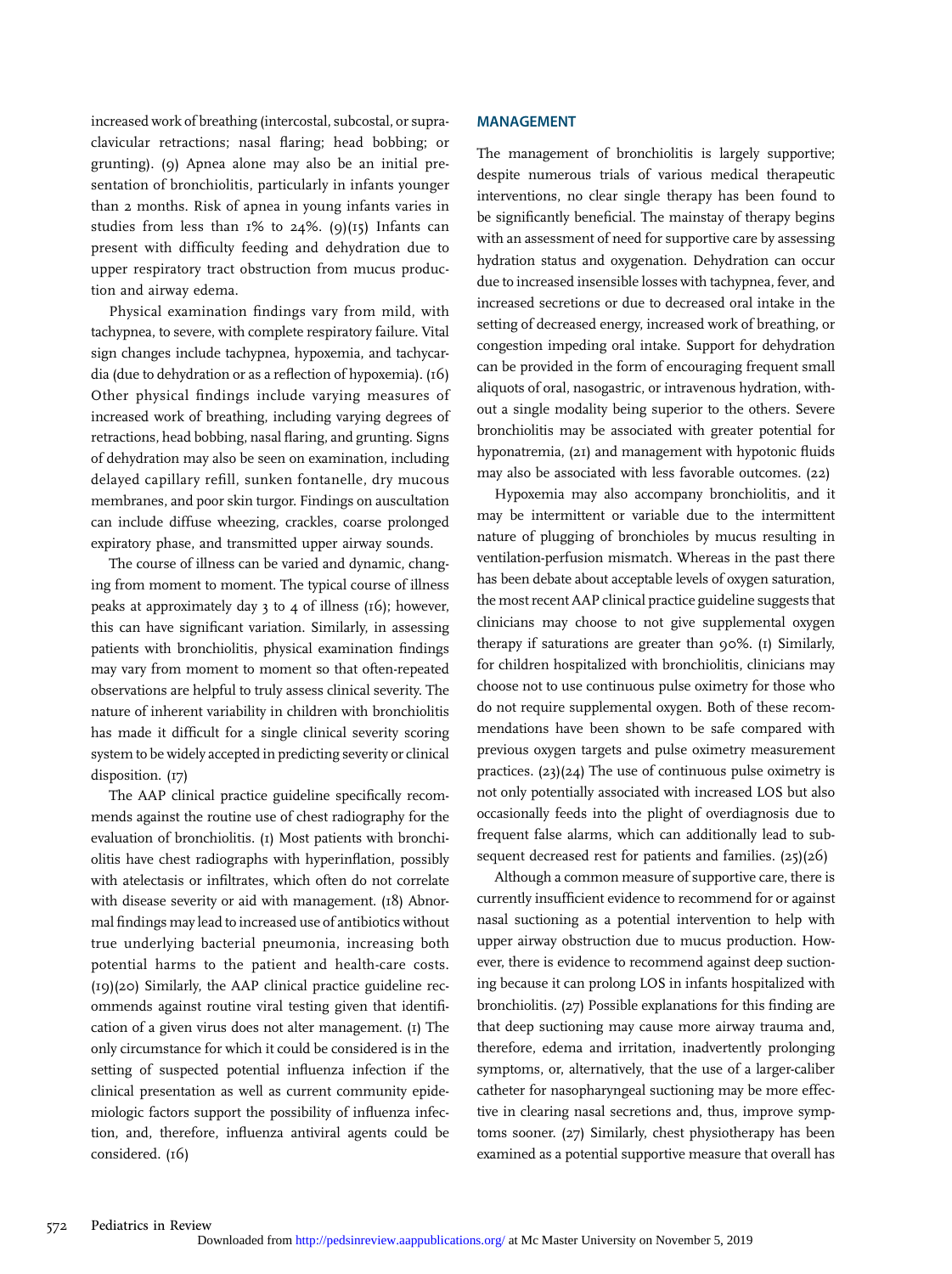been shown to be ineffective at improving outcomes such as LOS or disease severity; however, there are some conflicting more recent studies that may suggest benefit, specifically using passive expiratory techniques, such as providing bimanual thoracic and abdominal pressure during expiration and holding the pressure for a few respiratory cycles. (28)(29) There is some potentially conflicting evidence on this topic due to the heterogeneity of studies in the sense that the severity of illness in patients included in these studies varies, as well as the chest physiotherapy techniques vary between studies. (29) However, currently there is not enough benefit shown in any particular group or method to warrant general recommendation.

Various studies and systematic reviews (30)(31)(32) have demonstrated that neither albuterol nor any other  $\beta$ -agonist bronchodilators should be used to treat children with bronchiolitis, concluding that the adverse effects and costs supersede possible benefits. (1) Similarly, racemic epinephrine and other  $\alpha$  receptor agonists should not be used to treat bronchiolitis. (33) One study's findings conflict with this statement; the study showed some potential benefit when combining racemic epinephrine with corticosteroids specifically in the emergency department setting. (34) However, this has not been conclusively determined. Similarly, corticosteroids have been shown to be ineffective in the routine treatment of bronchiolitis. (35)

Nebulized hypertonic saline is a treatment option that has received recent attention due to conflicting clinical trial results, the conflict coming from reported widely varying LOSs, particularly in studies conducted outside the United States; but even when solely examining studies conducted in the United States, differences exist. (36)(37)(38) Several meta-analyses and systematic reviews have also come to different conclusions.  $(39)(40)(41)(42)$  The most recent publication using a more novel method, trial sequence analysis, has concluded that results from previous metaanalyses that show a benefit likely represent a type I error (concluding that a statistically significant treatment exists, when one does not exist in reality). Therefore, clear benefit from hypertonic saline cannot be concluded. (43)

Heated humidified high-flow nasal cannula oxygen is a treatment modality that has more recently gained popularity in use for the treatment of infants with bronchiolitis, although its efficacy has not been conclusively proved. There are data to suggest that heated humidified high-flow nasal cannula oxygen may decrease respiratory effort and work of breathing, as well as some potential evidence of decreasing need for escalation of care; however, again, conflicting data exist.  $(44)(45)(46)$  All of these studies, as well as additional studies focusing on potential safety issues, including

feeding while on high-flow nasal cannula, suggest that heated humidified high-flow nasal cannula oxygen therapy is a safe treatment modality. (47)

Antibiotic drug therapy is not recommended for the treatment of bronchiolitis unless an identified concomitant bacterial infection (such as acute otitis media or urinary tract infection) is confirmed or suspected. Studies vary on the potential risk of serious bacterial infection in infants with bronchiolitis, which also differs by the age of the patient in question. Although bacteremia and meningitis are extremely rare, infections such as urinary tract infection or acute otitis media may be more common. (48)(49) Laboratory testing to confirm concomitant bacterial infection when suspected should be obtained before initiating antibiotic drug use. Antiviral drug therapy is not recommended unless specifically in the setting of influenza infection, as noted previously herein. (16)

Measures to prevent bronchiolitis are important for the pediatric provider to be familiar with to assist in treating patients and educating families and caregivers. (1) Premature infants or infants with comorbidities (such as hemodynamically significant heart disease, immunodeficiency, or neuromuscular disease) should receive prophylaxis with palivizumab as appropriate during the RSV season, as per AAP guidelines, which may vary year to year as to eligibility and specific recommendations, with the most recent recommendations referenced. (50) In the clinical setting, appropriate isolation precaution measures should be used to minimize spread of infection to other patients or caregivers. When speaking with families and caregivers of young infants and children, clinicians should also emphasize measures that will decrease risk of developing or spreading bronchiolitis, such as appropriate hand hygiene (using alcohol-based hand rubs or, when not available, soap and water) and decreasing exposure of young infants in particular to others who are ill. Other measures that may decrease both the occurrence and severity of bronchiolitis are decreasing tobacco smoke exposure as well as encouraging breastfeeding.

When specifically discussing emergency department or inpatient management of bronchiolitis, differences in care practices have been shown to correlate with differences in hospital costs and LOS. Overuse of resources that are not supported by the AAP guidelines has been associated with increased LOS without the benefit of decreased readmission. (3) Clinical pathways that reinforce the conservative approach (eg, not using bronchodilators) have been associated with decreased LOS, (51) decreased use of ineffective therapies (such as bronchodilators or corticosteroids), and decreased LOS without affecting readmissions. (52)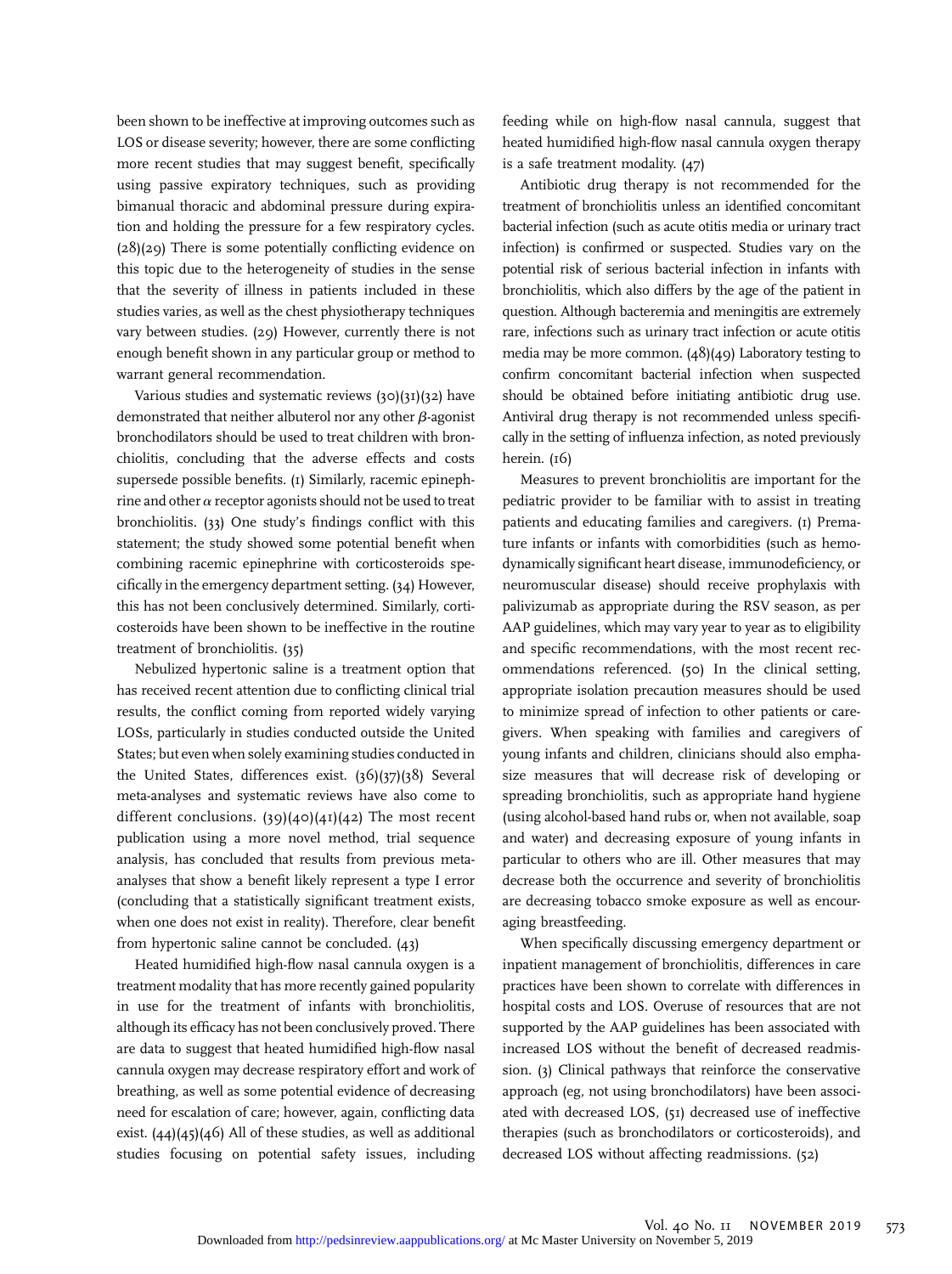The existence of the AAP clinical practice guideline has allowed for significant opportunity to implement various quality improvement initiatives, such as using clinical pathways at an institution level, and to implement initiatives that have resulted from national collaboratives. (53)(54)(55)(56) Potential initiatives could target various outcomes (such as LOS) or reduce evaluation or treatment measures that are not routinely recommended (such as chest radiography or bronchodilators, respectively).

#### **PROGNOSIS**

By nature, bronchiolitis is a self-limited disease with a relatively good prognosis. Mortality risk is relatively low and declining in otherwise healthy children, including those younger than 1 year, with recent analysis revealing an odds ratio of 0.25 in the United States when examining inhospital mortality out of all patients hospitalized with bronchiolitis, comparing 2009 and 2000 mortality data, which approximates fewer than 100 deaths annually.  $(7)(9)$  The most common sequela attributed to bronchiolitis is the development of reactive airway disease or asthma later in childhood. Although the reported risk varies from 20% to 60%, infants with severe bronchiolitis, such as those requiring hospitalization (particularly infants  $\lt 6$  months of age), have a higher risk of developing asthma later in life. (57)(58) Asthma may occur with increased frequency in infants with a personal or family history of atopy. Therefore, counseling to all families after the initial episode of bronchiolitis should include advice to be attentive to the potential for wheezing or increased respiratory distress if the child develops another viral respiratory illness in the future.

## Summary

- Specific evidence is summarized in Table 1.
- Based on strong research evidence, bronchiolitis is a clinical diagnosis and, therefore, clinicians should not routinely use chest radiography or laboratory tests to evaluate. (1)
- Based on some research as well as consensus, (1) clinicians may choose not to use continuous pulse oximetry to monitor hospitalized patients with bronchiolitis and may choose to provide only supplemental oxygen therapy for oxygen saturations less than 90%. (23)(24)
- Based on strong research evidence, treatment of bronchiolitis should not routinely include the use of bronchodilators, corticosteroids, or antibiotics. (1)(31)(32) Although there has been early conflicting evidence on the utility of nebulized hypertonic saline, more recent analyses, particularly in US populations, lean toward recommending against its use for routine treatment of bronchiolitis. (40)(43)
- Based on strong research evidence, as well as some consensus, clinicians should educate and counsel families about bronchiolitis and ways to minimize risk, including proper hand hygiene, decreasing tobacco smoke exposure, and encouraging breastfeeding. (1)
- Strong research evidence supports that clinicians should use palivizumab prophylaxis in specific populations based on specific annual recommendations. (50)
- Based on some research evidence, clinicians could consider using clinical pathways incorporating American Academy of Pediatrics clinical practice guidelines to help minimize variation of care, improve outcomes for patients, and prevent overuse of therapies not routinely recommended. (53)(54)(55)(56)
- Overall prognosis for infants and children with bronchiolitis is good because it is a self-limited illness. (1) Based on some research evidence and consensus, given the association with potential for future risk of wheezing and development of asthma, providers and caregivers should remain vigilant for future signs and symptoms consistent with asthma. (57)(58)



References for this article are at [http://pedsinreview.aappubli](http://pedsinreview.aappublications.org/content/40/11/568)[cations.org/content/40/11/568](http://pedsinreview.aappublications.org/content/40/11/568).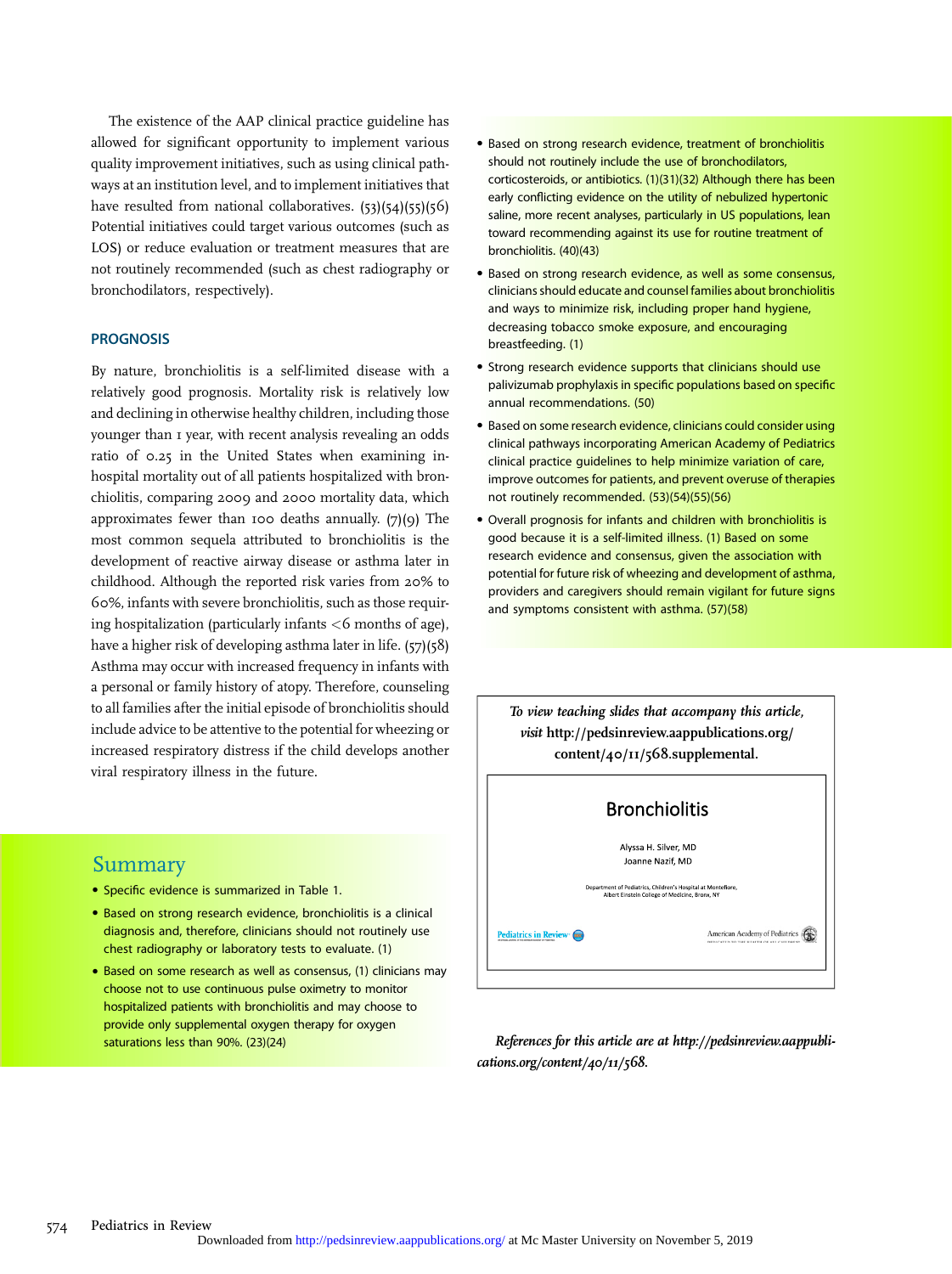# PIR Quiz

Individual CME quizzes are available via the blue CME link under the article title in the Table of Contents of any issue. To learn how to claim MOC points, go to:<http://www.aappublications.org/content/moc-credit.>.

- 1. A previously healthy 2-month-old boy presents to the clinic with a 12-hour history of "breathing fast," rhinorrhea, congestion, and cough. He has been breastfeeding normally until this morning, when he was noted to stop latching on due to congestion and cough. The baby was born at 38 weeks' gestation but was small for gestational age due to placental insufficiency. The mother had an uneventful pregnancy. She smoked in the first trimester but stopped smoking when she learned she was pregnant. Family history is significant for asthma. The baby is diagnosed as having bronchiolitis. You explain to the family that because it is early in the course of the disease, the clinical course could potentially worsen. Which of the following is the most important predictor of disease severity in this patient?
	- A. Age.
	- B. Being born small for gestational age.
	- C. Breastfeeding.
	- D. Family history of asthma.
	- E. Male sex.
- 2. Physical examination of the patient in the vignette in question 1 shows a temperature of 100.4°F (38.0°C), respiratory rate of 50 breaths/min, heart rate of 140 beats/min, and oxygen saturation of 95% on room air. On physical examination the baby is alert and awake but in mild respiratory distress with subcostal retractions. There is no head bobbing but there is nasal flaring and nasal congestion. On lung auscultation, mild end expiratory wheezing is diffusely heard. He has moist mucous membranes, and his cardiac examination findings are normal. The rest of the examination findings are normal. In evaluating the respiratory illness in this patient, which of the following is the most useful method in making the diagnosis of bronchiolitis?
	- A. Acute and convalescent serum specimens.
	- B. Chest radiography.
	- C. Complete blood cell count.
	- D. History and physical examination.
	- E. Nasopharyngeal swab for viral culture.
- 3. A 4-month-old infant presents to the emergency department (ED) in respiratory distress in January. She was born at 36 weeks' gestation without complications. She does attend child care, where there are multiple other children with "colds." Her mother reports that the baby has had 2 days of increasing difficulty breathing, with nasal congestion, rhinorrhea, and low-grade fever. This morning the mother noted significant work of breathing, with nasal flaring and retractions, and brought the baby to the ED. On physical examination the baby has a temperature of 99.7°F (37.6°C), respiratory rate of 65 breaths/min, heart rate of 180 beats/min, and oxygen saturation of 88% on room air. Blood pressure is within normal values. The infant appears well-developed, but she is in moderate respiratory distress. There is thick nasal discharge. On examination some head bobbing and occasional grunting are noted. On auscultation there are diffuse wheezes and a prolonged expiratory phase. A diagnosis of viral bronchiolitis is made. In addition to deep nasal suctioning, which of the following is the next best step in management in this patient?
	- A. Administer a nebulized albuterol treatment.
	- B. Begin supplemental oxygen.
	- C. Obtain a chest radiograph.
	- D. Order a complete blood cell count and a blood culture.
	- E. Start empirical broad spectrum antibiotics.

REQUIREMENTS: Learners

can take Pediatrics in Review quizzes and claim credit online only at: [http://](http://pedsinreview.org) [pedsinreview.org](http://pedsinreview.org).

To successfully complete 2019 Pediatrics in Review articles for AMA PRA Category 1 Credit<sup>TM</sup>, learners must demonstrate aminimum performance level of 60% or higher on this assessment. If you score less than 60% on the assessment, you will be given additional opportunities to answer questions until an overall 60% or greater score is achieved.

This journal-based CME activity is available through Dec. 31, 2021, however, credit will be recorded in the year in which the learner completes the quiz.



2019 Pediatrics in Review now is approved for a total of 30 Maintenance of Certification (MOC) Part 2 credits by the American Board of Pediatrics through the AAP MOC Portfolio Program. Complete the first 10 issues or a total of 30 quizzes of journal CME credits, achieve a 60% passing score on each, and start claiming MOC credits as early as October 2019. To learn how to claim MOC points, go to: [http://www.aappublications.](http://www.aappublications.org/content/moc-credit) [org/content/moc-credit](http://www.aappublications.org/content/moc-credit).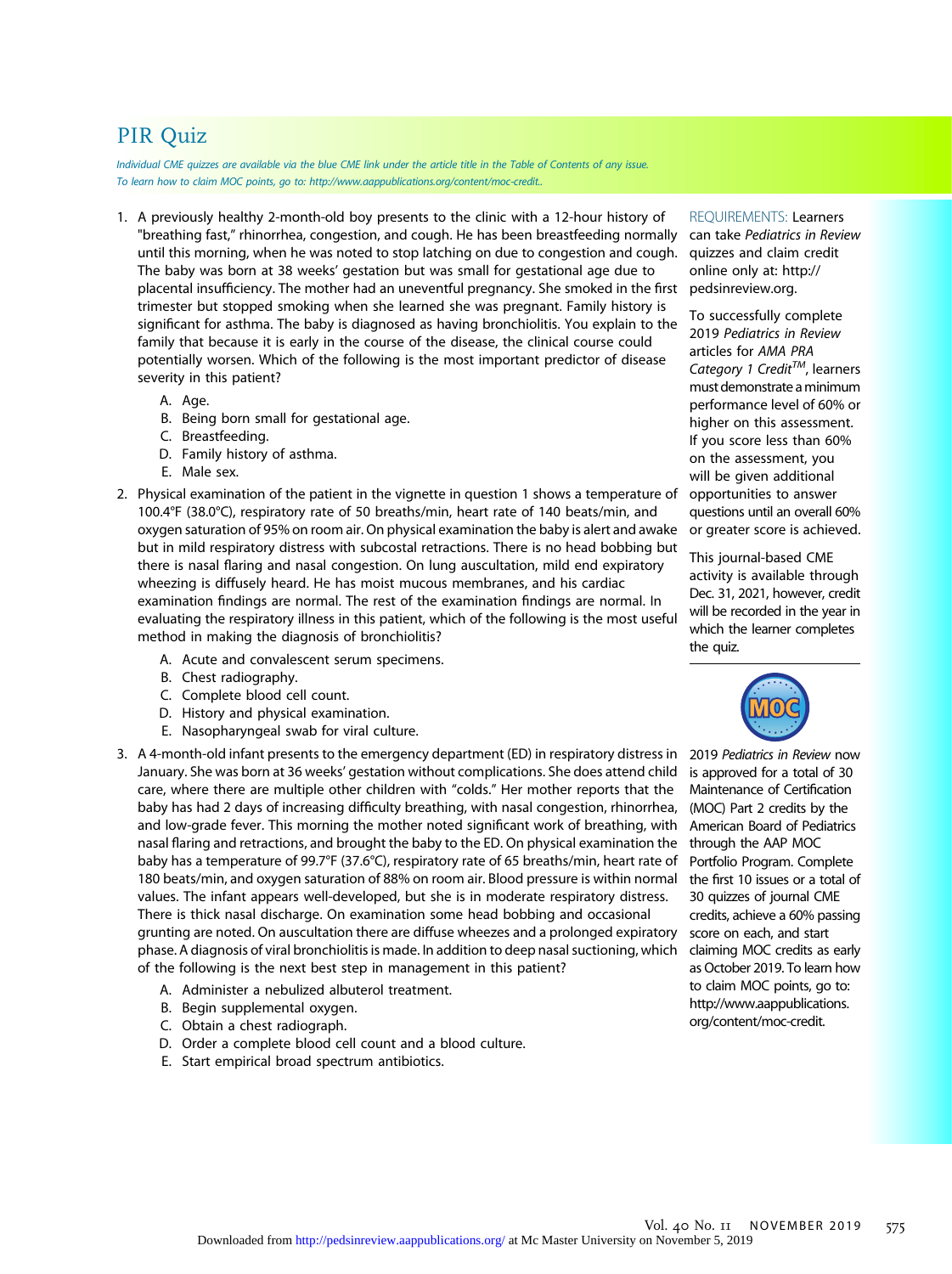- 4. A 6-month-old boy is brought to the clinic by his parents for follow-up after discharge from the hospital where he was admitted for 72 hours for respiratory syncytial virus (RSV) bronchiolitis. The parents are very concerned about their 2 older children in the home getting sick and ask how they might best prevent the spread of the illness. Which of the following is the most effective measure to decrease the risk of RSV transmission?
	- A. Administer palivizumab to the 6-month-old.
	- B. Begin prophylactic antibiotics for the other children.
	- C. Emphasize appropriate hand hygiene.
	- D. Ensure that all household members are up-to-date with recommended vaccines.
	- E. Keep the older children home from school for 7 days.
- 5. The parents of the infant described in the vignette in question 4 are concerned whether this RSV episode would result in late and long-term sequelae. They seek information from the clinician during this visit. The clinician reassures the parents that the overall prognosis for infants and children with bronchiolitis is good with minimal later sequelae in low-risk patients. In explaining the potential long-term sequelae reported in children after bronchiolitis episodes, the clinician will most likely mention which of the following as a common sequela attributed to bronchiolitis?
	- A. Chronic obstructive pulmonary disease.
	- B. Epilepsy.
	- C. Reactive airway disease.
	- D. Recurrent pneumonia.
	- E. Sinusitis.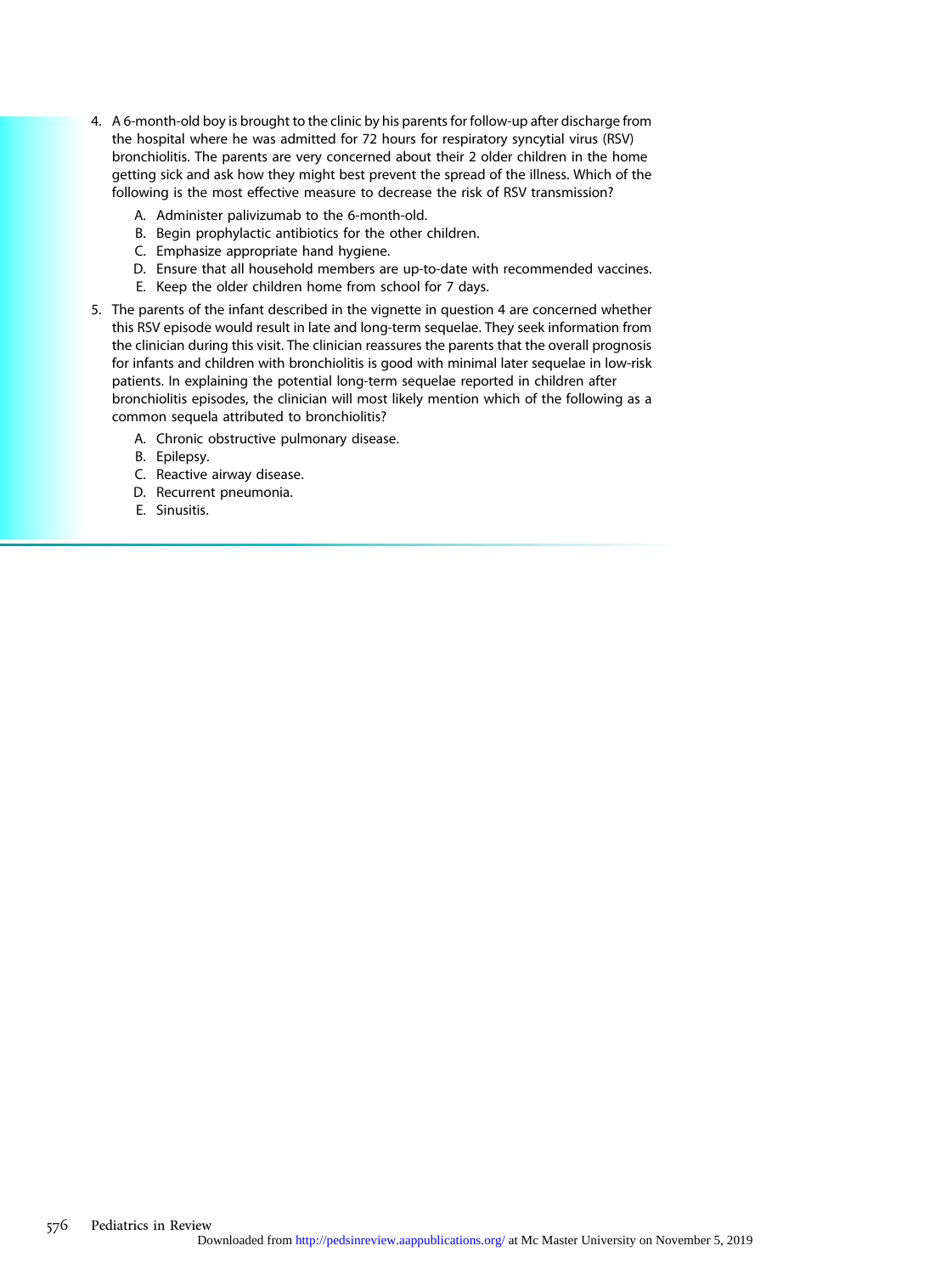# **Bronchiolitis**

### DOI: 10.1542/pir.2018-0260 *Pediatrics in Review* 2019;40;568 Alyssa H. Silver and Joanne M. Nazif

| <b>Updated Information &amp;</b><br><b>Services</b><br><b>Supplementary Material</b> | including high resolution figures, can be found at:<br>http://pedsinreview.aappublications.org/content/40/11/568<br>Supplementary material can be found at:<br>http://pedsinreview.aappublications.org/content/suppl/2019/10/31/40<br>.11.568.DC1                                                                  |
|--------------------------------------------------------------------------------------|--------------------------------------------------------------------------------------------------------------------------------------------------------------------------------------------------------------------------------------------------------------------------------------------------------------------|
| <b>References</b>                                                                    | This article cites 53 articles, 20 of which you can access for free at:<br>http://pedsinreview.aappublications.org/content/40/11/568.full#ref-li<br>$st-1$                                                                                                                                                         |
| <b>Subspecialty Collections</b>                                                      | This article, along with others on similar topics, appears in the<br>following collection(s):<br>Pulmonology<br>http://classic.pedsinreview.aappublications.org/cgi/collection/pulmo<br>nology_sub<br><b>Bronchiolitis</b><br>http://classic.pedsinreview.aappublications.org/cgi/collection/bronch<br>iolitis_sub |
| Permissions & Licensing                                                              | Information about reproducing this article in parts (figures, tables) or<br>in its entirety can be found online at:<br>https://shop.aap.org/licensing-permissions/                                                                                                                                                 |
| <b>Reprints</b>                                                                      | Information about ordering reprints can be found online:<br>http://classic.pedsinreview.aappublications.org/content/reprints                                                                                                                                                                                       |